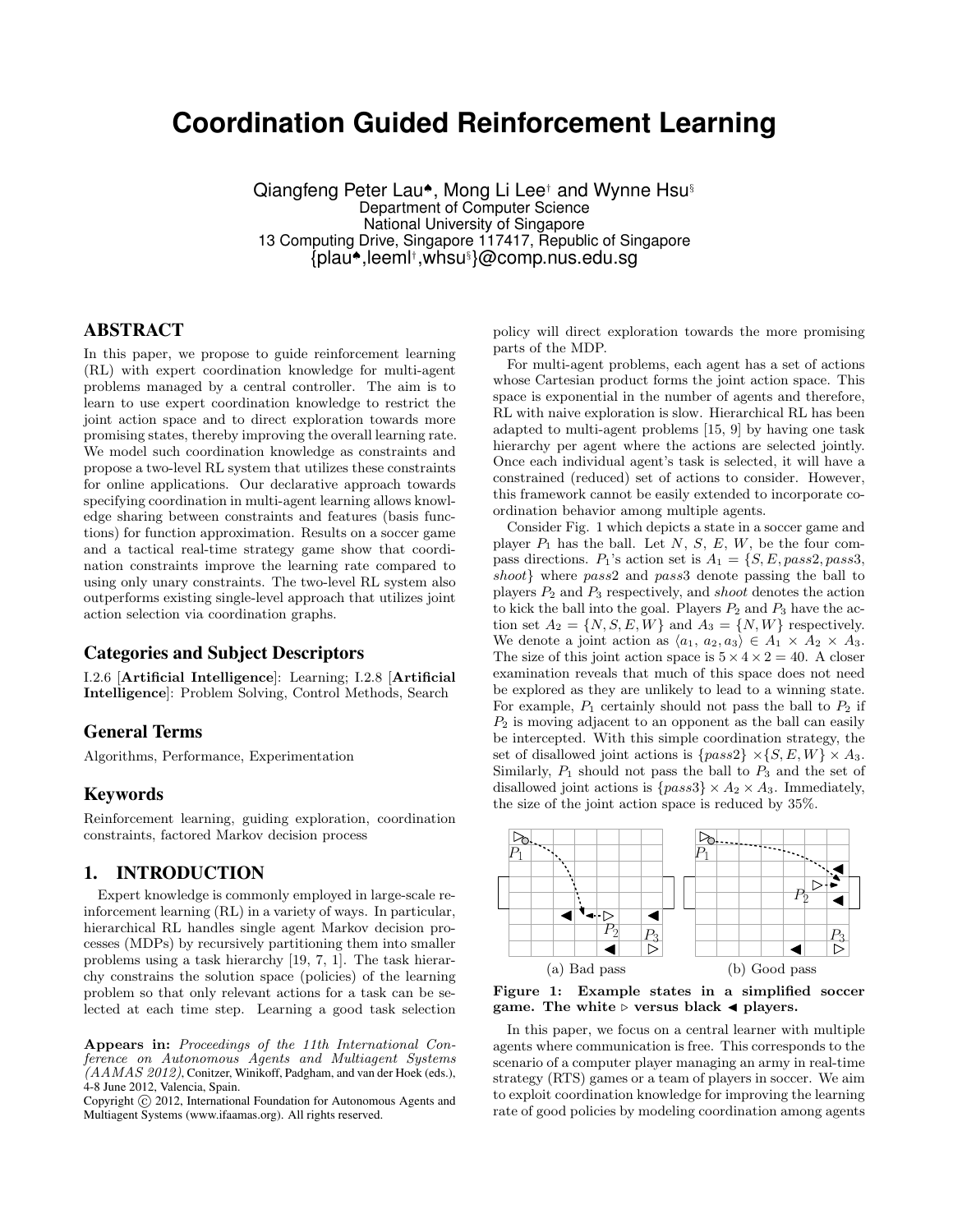as hard constraints. We refer to these hard constraints as coordination constraints (CCs), and use CCs to limit the joint action space for exploration. Unary constraints defined on single agents are a special case of CCs.

We propose a two-level RL system where the top level learns to choose the CCs to constrain the bottom level's learning of joint actions. The RL system learns to guide itself, i.e., deciding which CCs to use in various states is part of the learning process. This is a necessary flexibility because not all CCs are always useful in every state. For example, in Fig. 1a, the CC that  $P_1$  should not pass the ball to  $P_2$  is appropriate since there are opponents close to P2. However, this CC may not be suitable, e.g., in Fig. 1b, where  $P_2$  is standing directly in front of the goal as it may be better to pass to  $P_2$  so that  $P_2$  can try to score. Such a two-level system is different from RL for constrained MDPs [8] as the two-level system dynamically learns to use different constraints to improve learning, instead of using static constraints to prevent failure.

The proposed CCs are useful in addition to existing methods of modeling coordination with a communication structure such as a coordination graph (CG) for joint action selection [11, 12]. Unlike task-based methods where single agents are restricted based on individual tasks, CCs define these restrictions based on expert knowledge of multi-agent coordination. Such coordination is not easily expressed within single agent tasks. Existing works usually delegate them to the CG structure as features (basis functions) [15] or as static rules [16]. This further motivates us to investigate the potential of CCs in a more active role for improving learning performance.

Using CCs for online RL has three challenges. First, the system must be able to efficiently learn to activate the various CCs from its interaction with the environment. However, different combinations of activated CCs lead to large number of bottom level value functions to be learned. We address this by formulating learning equations that exploit similarities among the bottom level components of our system. Second, choosing CCs at the top level introduces an exponential top level joint action space to explore. We overcome this by identifying those CCs which can never be violated in a given state. Once identified, these CCs are deactivated, reducing the top level action space for exploration. Last, the system must integrate well with other useful methods for multi-agent learning in large state-action spaces.

To the best of our knowledge, this is the first online RL system that uses coordination to guide learning in multiagent problems with a central controller. Our model-free approach frees the user from designing models for large MDPs with many variables. A major benefit of our system is that existing predicate definitions of features can be reused to specify CCs. This sharing of predicate components between CCs and features aids the user in encoding knowledge for the top level of the system. Experiments show that CCs give better results compared to having unary constraints or with coordination knowledge encoded only as a CG. For domains that require heavy coordination, using CCs leads to better policies, and hence better overall goal achievement.

## 2. TWO-LEVEL RL SYSTEM

An MDP is a 4-tuple  $\langle S, A, P, R \rangle$  where S is a set of states, A is a set of primitive actions,  $\mathcal{P}(s'|s, a)$  is a transition probability model that gives the probability of going

from state s to s' when action a is taken, and  $\mathcal{R}(s, a, s')$  is a reward model that gives the reward of taking a in s and reaching  $s'$ . The set of available actions at state  $s$  is written as  $A(s)$ . With N agents, the joint action space is factored as  $A = A_1 \times ... \times A_N$ , where  $A_n$  is the action variable that corresponds to the *n*-th agent.  $S$  may also be factored into multiple variables in a similar way.

A solution to the MDP is a policy  $\pi : \mathcal{S} \mapsto \mathcal{A}$  and the optimal policy  $\pi^*$  is one that maximizes the expected total discounted reward in any given state. Let the expected discounted sum of rewards when taking  $a$  in  $s$  at time  $t$ , observing reward  $r_t$ , and following  $\pi$  thereafter with discount rate  $\gamma$  be  $Q^{\pi}(s, a) = E_{\pi} \{ \sum_{t'=t}^{\infty} \gamma^{t'-t} r_{t'} | s, a \}$ . Then  $\pi^*(s) = \operatorname{argmax}_{a \in \mathcal{A}(s)} Q^*(s, a)$ . By learning  $Q^*$  directly, we obtain  $\pi^*$  without learning  $P$  and  $\mathcal{R}$  [18].



Figure 2: Two-level learning system

Fig. 2 depicts the proposed two-level learning system. The top level determines which CCs are relevant to the current state. The top level action space  $\mathcal{A}_0$  consists of the activation or deactivation of each CC. With K constraints, the size of  $\mathcal{A}_0$  is  $2^K$ . However, in practice, the number of CCs that may be activated is typically small. The activated CCs restrict the bottom level to a sub-MDP,  $i \in [1, 2^K]$ , as shown in Fig. 2. Therefore, sub-MDP  $i$  corresponds to a unique top level action in  $\mathcal{A}_0$ . The joint action space of sub-MDP i, denoted by  $A_i$ , is a subset of the original joint action space  $A$ . This allows the bottom level to learn the original joint actions quickly. After the bottom level has taken an action in the environment, execution returns to the top level. Details of the learning equations, action selection and specification of CCs are given in Sections 2.1, 2.2 and 2.3. We also discuss how  $A_0$  can be reduced in Section 2.4.

#### 2.1 Learning Equations & Updates

To model the system's two-level learning, we augment the original MDP's state space with an index i that keeps track of the position within the hierarchy. The top level corresponds to  $i = 0$ , and  $i \in [1, 2^K]$  refers to one of the sub-MDPs. Note that when  $i \in [1, 2^K]$ , it also refers to a unique top level action in  $A_0$ . The *augmented* MDP's state space is  $\mathcal{S}' = [0, 2^K] \times \mathcal{S}$ , and  $\langle i, s \rangle \in \mathcal{S}'$  is an augmented state. The augmented action space is the union  $\mathcal{A}' = \mathcal{A}_0 \cup \mathcal{A}$ . Let an action in  $A'$  be  $\tilde{a}$ . Then, the transitions between levels in the hierarchy are deterministic while those between original states follow  $P$ , resulting in the transition model,

$$
\mathcal{P}'(\langle i', s' \rangle | \langle i, s \rangle, \tilde{a}) = \begin{cases} \mathcal{P}(s' | s, \tilde{a}) & \text{if } i \neq 0 \land i' = 0 \land \tilde{a} \in \mathcal{A} \\ 1 & \text{if } i = 0 \land i' = \tilde{a} \land \tilde{a} \in \mathcal{A}_0 \\ 0 & \text{otherwise} \end{cases}
$$
 (1)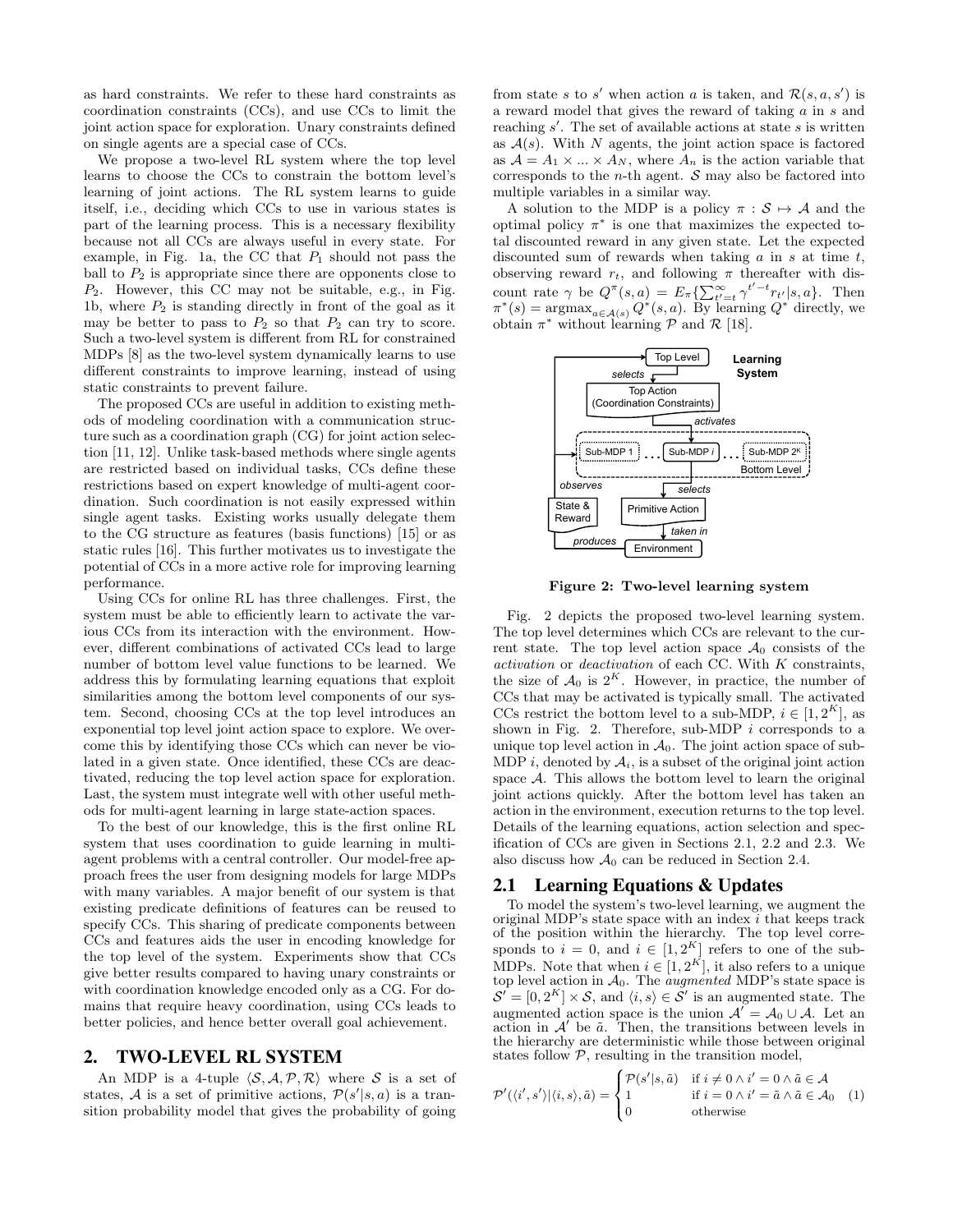and the reward model is

$$
\mathcal{R}'(\langle i, s \rangle, \tilde{a}, \langle i', s' \rangle) = \begin{cases} \mathcal{R}(s, \tilde{a}, s') & \text{if } i' = 0\\ 0 & \text{otherwise} \end{cases}
$$
 (2)

that is, the original reward model  $R$  is used when transiting between original states, all other transitions are zero. Note that the augmented MDP is also an MDP.

Fig. 3 illustrates the dynamics of the augmented MDP from the system's point of view and that of the original environment. Solid arrows indicate deterministic transitions while dotted-dashed arrows indicate non-determinism. Numbers describe a sequence of transitions between two original states. In Fig. 3a, the RL system operates as if the top level is part of the environment. Conversely in Fig. 3b, the original environment only receives original joint actions from the central controller that consists of multiple agents.



Figure 3: Interactions between RL system, augmented MDP, and environment (MDP).

Let the hierarchical policy,  $\pi : \mathcal{S}' \mapsto \mathcal{A}'$ , that solves the augmented MDP be represented by a set of policies  $\{\pi_i\}$  indexed by i such that  $\pi({\langle i, s \rangle}) = \pi_i(s)$ . That is,  $\pi_0$  denotes the top level policy, and  $\pi_{i>0}$  denotes a policy constrained to the action space  $A_i(s)$  of the sub-MDP *i*. The Bellman equation of the action value function for the augmented MDP is,

$$
Q^{\pi}(\langle i, s \rangle, \tilde{a}) = \sum_{\langle i', s' \rangle \in S'} \mathcal{P}'(\langle i', s' \rangle | \langle i, s \rangle, \tilde{a})
$$

$$
\times [\mathcal{R}'(\langle i, s \rangle, \tilde{a}, \langle i', s' \rangle) + Q^{\pi}(\langle i', s' \rangle, \pi_i(s'))]. \quad (3)
$$

Suppose we only use discounting  $(\gamma)$  for transitions between original states, we can rewrite and simplify Eq. 3 into two parts,  $\forall i > 0$ , for the top level,

$$
Q^{\pi}(\langle 0, s \rangle, i) = \sum_{s' \in S} \mathcal{P}_i(s'|s, \pi_i(s)) [\mathcal{R}(s, \pi_i(s), s')+\gamma Q^{\pi}(\langle 0, s' \rangle, \pi_0(s'))]
$$
(4)

and for the bottom level,

$$
Q^{\pi}(\langle i, s \rangle, a) = \sum_{s' \in S} \mathcal{P}_i(s'|s, a) [\mathcal{R}(s, a, s')+\gamma Q^{\pi}(\langle 0, s' \rangle, \pi_0(s'))].
$$
 (5)

Note that  $i$  in Eq. 4 refers to a unique top level action in  $\mathcal{A}_0$ , and we subscript  $\mathcal P$  with i to indicate primitive actions that are disallowed based on i. Eq. 4 expresses the expected reward of taking a top level action  $i$  and following  $\pi_i$  for one step before returning to the top and following  $\pi_0$  thereafter. Eq. 5 expresses the expected reward at the bottom level that returns to the top level immediately after one step and following  $\pi_0$  thereafter. Now we can select greedy primitive actions in  $s$  by separately computing  $\pi_0(s) = \operatorname{argmax}_{i \in A_0(s)} Q^{\pi}(\langle 0, s \rangle, i)$ , followed by  $\pi_i(s) = \text{argmax}_{a \in \mathcal{A}_i(s)} Q^{\pi}(\langle i, s \rangle, a).$ 

Updating the  $2^K Q^{\pi}(\langle i, \cdot \rangle, \cdot)$  functions at the bottom level requires exponential space and time. However we observe that, although  $\mathcal{P}_i$  and  $\mathcal{P}_j$  for two sub-MDPs have different domains as their actions are from  $A_i$  and  $A_j$  respectively, their probabilities are contained in the original MDP's P. This is because the transition probability is a conditional probability where values are normalized over the state space but not the action space. Hence, given  $2^K$  sub-MDPs,  $\forall s \in$  $\mathcal{S}, i, j \in [1, 2^K], a \in \mathcal{A}_i(s) \cap \mathcal{A}_j(s)$ , we have

$$
Q^{\pi}(\langle i, s \rangle, a) = Q^{\pi}(\langle j, s \rangle, a). \tag{6}
$$

Consequently, the various sub-MDP functions are the same for their intersected domains. This leads to a single bottom level function definition:  $\forall i > 0, a \in \mathcal{A}_i(s)$ ,

$$
U^{\pi}(s, a) = Q^{\pi}(\langle i, s \rangle, a)
$$
 (7)

that is independent of i. Incidentally,  $U^{\pi}$  is similar to the action value function for the original MDP but constrained to the joint actions in  $A_i(s)$  by the two-level policy  $\pi$ .

We use linear function approximation to learn the value functions  $Q^{\pi}(\langle 0, \cdot \rangle, \cdot)$  and  $U^{\pi}$ . This employs a linear combination of m number of features (basis functions),  $\phi_p$ , with weights,  $w_p$ , to be learned. In other words, given a function  $F(s, a)$ , we want to find  $\vec{w} = \langle w_1, ..., w_m \rangle$  such that,  $F(s, a) \approx \vec{w} \cdot \vec{\phi}_{s,a}$ , where  $\vec{\phi}_{s,a} = \langle \phi_1(s, a), \cdots, \phi_m(s, a) \rangle$ .

To obtain  $\vec{w}$  for each optimal value function, we perform on-policy temporal difference (TD) updates using the hierarchical policy  $\pi$  given by  $\{\pi_i\}$ , where each  $\pi_i$  is a GLIE policy [7], and online samples of the form  $\langle 0, s \rangle, i, \langle i, s \rangle, a, r, \langle 0, s' \rangle$ . The first two entries in the sample denote that the top level is in the augmented state  $\langle 0, s \rangle$  and it chooses the action  $\pi_0(s) = i \in \mathcal{A}_0(s)$ . The next two entries in the sample indicate the state  $\langle i, s \rangle$  of the bottom level and the primitive action  $\pi_i(s) = a \in \mathcal{A}_i(s)$  taken by it. The final two entries indicate that both levels observe reward  $r$  and go to next state  $s'$ . Note that when the bottom level policy chooses an exploratory action, i.e.,  $\pi_i(s)$ , it does so by choosing a random action within the constrained joint action space  $A_i(s)$ as specified by the top level action  $i$ .

Let  $Q^{\pi}(\langle 0,s\rangle, i) \approx \vec{w_0} \cdot \vec{\phi_0}_{s,i}, \, U^{\pi}(s,a) \approx \vec{w_U} \cdot \vec{\phi_U}_{s,a},$  and  $\alpha$ be the step size parameter that decreases over time. Then, the weights  $\vec{w_0}$  and  $\vec{w_U}$  are updated as follows:

$$
\vec{w_0} \leftarrow \vec{w_0} + \alpha [r + \gamma Q^\pi(\langle 0, s' \rangle, \pi_0(s')) \n- Q^\pi(\langle 0, s \rangle, i)] \vec{\phi}_{0_{s,i}} \tag{8}
$$
\n
$$
\vec{w_U} \leftarrow \vec{w_U} + \alpha [r + \gamma Q^\pi(\langle 0, s' \rangle, \pi_0(s'))
$$

$$
-U^{\pi}(s,a)]\vec{\phi_{U}}_{s,a} \tag{9}
$$

## 2.2 Action Selection

Applying the policies  $\pi_i$  often requires selecting some primitive action within  $A_i(s)$  that maximizes the value functions. For example, the  $\epsilon$ -greedy bottom level policy is to select a maximal action  $\pi_i(s) = \operatorname{argmax}_{a \in \mathcal{A}_i(s)} U^{\pi}(s, a)$  with  $1 - \epsilon$ probability, or a random action within  $A_i(s)$  with  $\epsilon$  probability. In our system,  $A_i(s)$  is subjected to the constraints activated by the top level. This implies that the problem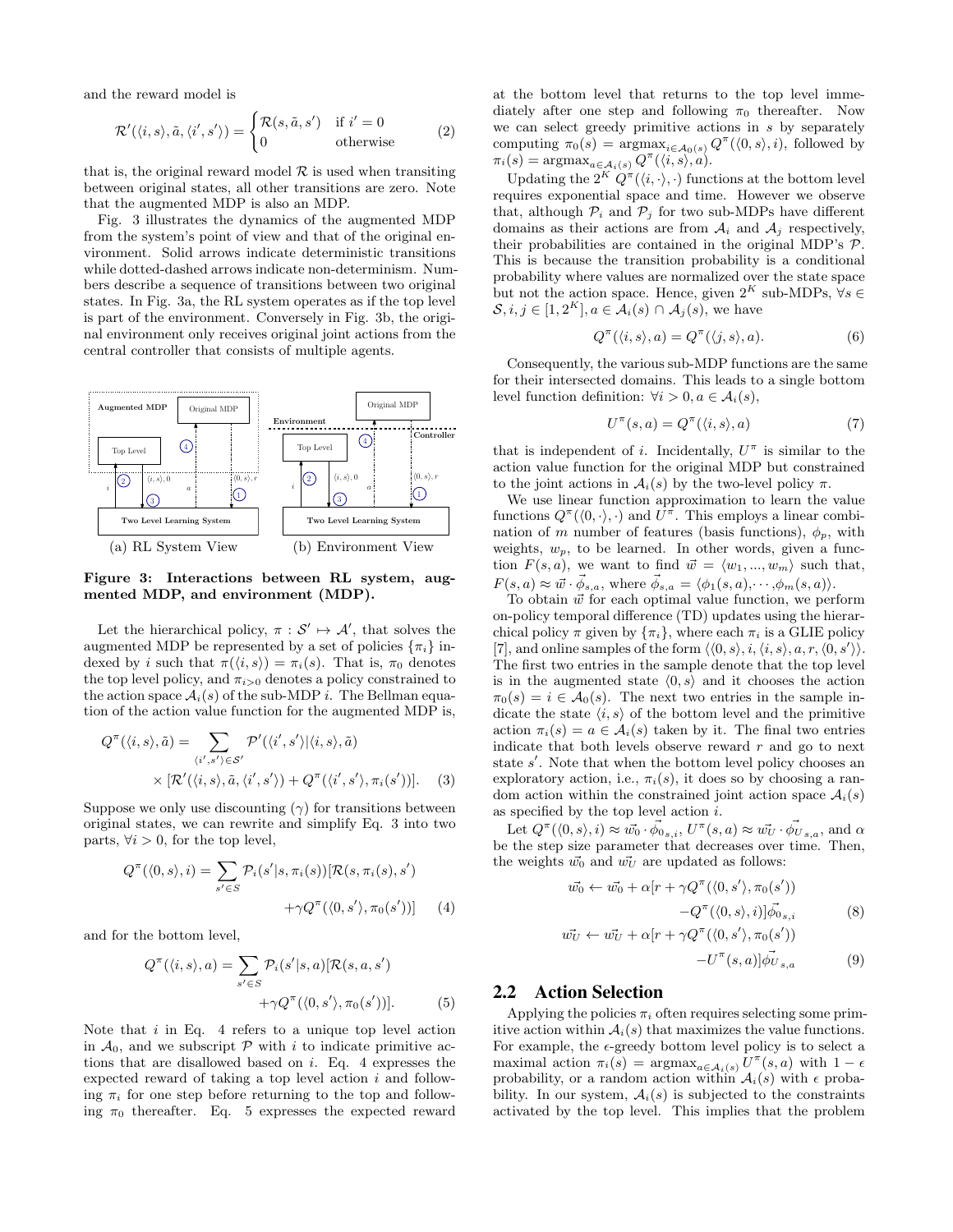of finding a maximal action,  $\operatorname{argmax}_{a \in \mathcal{A}_i(s)} U^{\pi}(s, a)$ , can be modeled as a constraint optimization problem (COP) over the full original action space  $A$  as follows:

$$
\underset{a \in \mathcal{A}}{\operatorname{argmax}} U^{\pi}(s, a), \qquad \text{subject to:} \qquad (10)
$$

$$
c_{i,1}(s, a), \dots, c_{i,p}(s, a) \quad c_{0,1}(s, a), \dots, c_{0,q}(s, a)
$$

where the constraints  $c_{i,j}(s, a)$  are activated by the top level action i, termed dynamic CCs, and the constraints  $c_{0,i}(s, a)$ are always activated regardless of i, termed static CCs.

Let each constraint be a function on a subset of variables in S and A that returns  $-\infty$  if violated, or 0 otherwise. Then the objective function to maximize for the COP is

$$
U^{\pi}(s, a) + C_0(s, a) + C_i(s, a)
$$
\n(11)

where  $C_0$  and  $C_i$  are the sum of their respective constraints  $c_{0,j}$  and  $c_{i,j}$ . Note that to switch to selecting random actions within  $A_i(s)$ , we can simply replace  $U^{\pi}$  with a random function. Likewise, the selection of action for the top level, e.g.,  $\operatorname{argmax}_{i \in A_0(s)} Q^{\pi}(\langle 0, s \rangle, i)$ , can be similarly modeled.

Depending on the characteristics of the COPs, we employ different strategies to solve them. If the problem consists of features and constraints that can be additively decomposed into component functions involving up to two action variables, we can utilize the coordination graph (CG) [11] with bucket elimination for sparse CGs, or the Max-plus algorithm [14] for dense CGs. CGs are formed by having one vertex for each agent (action variable) and an edge between two agents that have a non-zero component function involving them. We further employ domain reduction techniques to prune  $A$ . If the problem involves higher arity features and constraints, more generalized solvers can be employed [17]. Furthermore, if top level actions activating CCs are presumed to be independent, we may use features for  $Q^{\pi}(\langle 0, \cdot \rangle, \cdot)$  that only involve the state and one action variable corresponding to one CC. Consequently, top level actions can be selected independently in  $O(K)$  time while bottom level actions are selected jointly. This turns out to be sufficient for good performance shown in Section 3.

#### 2.3 Features & Constraints

Next, we show how existing predicate definitions of features can be reused to specify the CCs. We further describe how the top and bottom levels' BFs may share predicate components in their design and highlight a type of features that may be useful for certain multi-agent problems.

Predicates are a natural way to encode expert knowledge as features for RL. For example, the expert knowledge of a bad pass can be written as the predicate:

$$
BadPass(s, a_x, a_y) := HasBall(P_x) \land IsPass(P_y, a_x)
$$

$$
\land MoveNextToOpp(s, a_y),
$$

where  $HasBall(P_x)$  is true if player  $P_x$  has the ball,  $IsPass(P_y, a_x)$  is true if the action of player  $P_x, a_x$ , is to pass the ball to  $P_y$ , and  $MoveNextToOpp(s, a_y)$  is true if the action of player  $P_y$  is to move next to an opponent.

With this predicate *BadPass*, we can derive the corresponding list of propositional features (PFs) by binding the variables  $P_x$ ,  $P_y$  to specific players. For example, for  $P_1, P_2$ we have the PF,  $\phi_{BadPass_{1,2}}(s, a) = BadPass(s, a_1, a_2)$ , for brevity we write  $BadPass_{1,2}$ . The value of a PF is in  $\{0, 1\}$ .

PFs are commonly employed in existing RL systems to approximate the value function [15, 13, 2]. We also uti-

lize PFs for the bottom level function  $U^{\pi}$ . An immediate advantage is that the predicates for PFs can be reused for specifying CCs. For each PF  $\phi_{\rho}(s, a)$ , we can formulate it into a constraint that disallows the proposition  $\rho$ , i.e.:

$$
c_{\rho}(s, a) = -\infty \cdot \phi_{\rho}(s, a). \tag{12}
$$

If  $\phi_{\rho}(s, a) = 1$ ,  $c_{\rho}(s, a)$  returns  $-\infty$ , signifying that the constraint  $c_{\rho}$  that represents the condition  $\neg \rho$  is violated.

Reusing PFs in  $U^{\pi}$  as CCs has an added advantage during bottom level action selection. Instead of specifying individual constraints  $c_{i,j}$  to sum for  $C_i$  in the objective function in Eq. 11, we can simply set the corresponding PFs' weights of the activated CCs to  $-\infty$ . In so doing, the set of actions that are disallowed by the CCs will never be chosen due to its −∞ weight.

Note that we restore the original weights of these PFs during the updates (Eq. 9). This is because in practice, incomplete COP solvers like Max-plus may still select actions that violate certain activated CCs. When this happens, we can learn the weights for the violated constraint PFs that are useful for updating other weights. Hence PFs can be used both as constraints for guiding exploration and for function approximation.

The top level value function  $Q^{\pi}(\langle 0, \cdot \rangle, \cdot)$  is also a linear approximation. Here, we describe how the predicates for bottom level PFs can be reused for the top level features. We observe that the activation of a constraint is often dependent on the state of the environment. Hence, we encode such state-dependent activation knowledge as the top-level PFs in the following manner: Let  $Activede d(c)$  be true if constraint  $c$  is activated. For each  $c$  corresponding to some PF for the bottom level, we conjunct  $Activede(c)$  or its negation with selected state predicates of agents involved in c.

For example, in the soccer scenario, we would like to deactivate the  $BadPass_{1,2}$  constraint if the receiving player  $P_2$  is near the enemy goal, i.e.,  $NearGoal(P_2)$  is true as shown in Fig. 1b. This is because it may turn out to be better to take a chance at scoring. Hence, we define a predicate  $NearGoal(P_y) \land \neg Activeated(BadPass_{x,y})$  for each pair of players to capture this condition in the top level value function. This simple strategy allows us to design top level features easily by reusing bottom level features' predicates.

For applications where the agents are homogeneous or their quantity changes over time, a new class of features called relational features (RFs) can be utilized [20]. Here, we modify the relations used in [10, 2] for function approximation by aggregating PFs that share the same predicate into RFs. RFs are additively decomposable into components involving a subset of agents, e.g. an RF of  $BadPass_{x,y}$ can be the count of true bound predicates for each pair of players,  $P_x, P_y$ . A weight is learned for the RF instead of one for each of the PFs, i.e., the update by observing the true proposition  $BadPass_{1,2}$  will have its effect generalized to other pairs of players for BadPass. RFs can greatly reduce the number of weights for the top level PFs relating to multi-agent CCs. For example, the predicate  $Near\breve{G}oal(P_y) \wedge \neg \breve{A}ctivated(BadPass_{x,y})$  can be used to construct an RF to reduce  $N(N-1)/2$  weights to one weight.

# 2.4 Top Level Learning Efficiency

Finally, we discuss how the  $2^K$  top level action space can be reduced for exploration and consequently, faster learning. In many domains, we observe that the top level action space,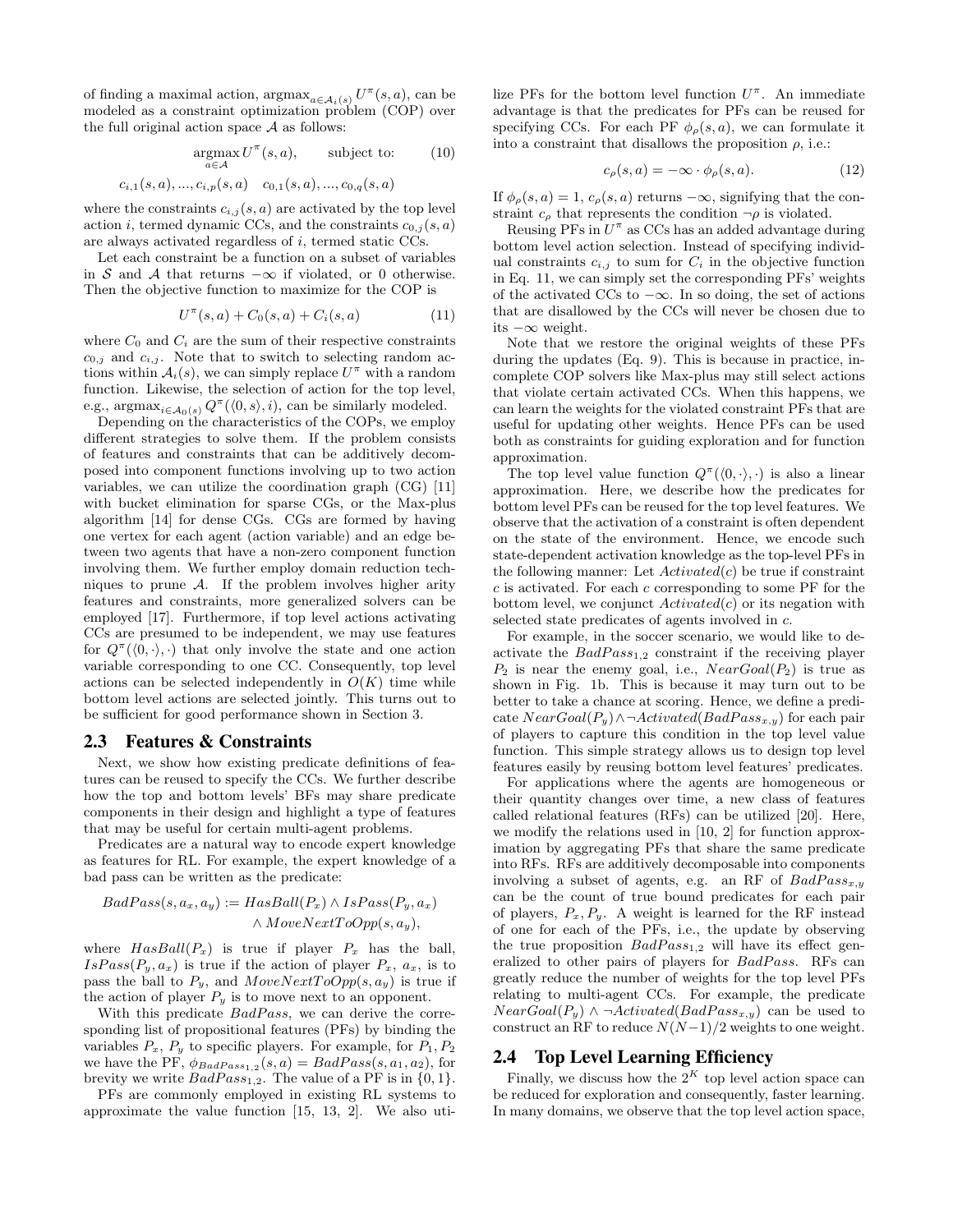$\mathcal{A}_0$ , may be heavily constrained based on the current state, s. This yields a smaller  $A_0(s)$  to explore. In fact, this reduction to  $A_0(s)$  can be directly derived from the predicates used to create the CCs. If it can be inferred that a CC cannot be violated in the current state s, then the CC need not be activated. This can be done in  $O(K)$  time as we only need to inspect the predicates of each of the K CCs.

Consider the  $BadPass_{2,3}$  CC. Since only player  $P_1$  has the ball (see Fig. 1),  $HasBall(P_2)$  is false and CC for  $BadPass_{2,3}$  can be deactivated. We can also deactivate  $BadPass_{x,y}$  CCs for other pairs of players where  $P_x$  does not have the ball, thus reducing the quadratic number of  $BadPass_{x,y}$  CCs to a linear number of  $BadPass_{1,y}$  CCs.

Another observation is that agents who are very far apart do not need to coordinate. We can define a  $Nearby_{x,y}$  predicate that is true if two agents are within a given distance and conjunct it with those predicates involving them. This simple strategy has proven effective in reducing  $A_0$  for directing top level exploration in practice.

## 3. EXPERIMENT RESULTS

We carried out experiments to evaluate the proposed approach on two domains: simplified soccer (Fig. 1) and tactical real-time strategy (RTS) [4]. The environments are fully observable and episodic. All learning is online as no experience is saved and replayed. We compare four RL players. Independent player – each agent selects their own action independently and learns a separate policy [6]. Flat player – RL using single level on-policy learning with coordination graph (CG) defined by features for joint action selection [12]. Solo player – a representative of having individual task hierarchies for each agent. Only unary constraints are used. Coordinated player – uses our full two-level learning system. For function approximation, the solo and coordinated players use the same features as the flat player for their bottom level value function. Hence they have the same CGs defined by the features. The independent player has only features that involve single agents.

We design three types of experiments to investigate the performance of the two-level learning system. Each experiment progressively includes other methods that make RL in multi-agent domains practical. A video of the sample runs of our policies can be viewed at: http://youtu.be/aloAOTBEUZ4.

#### 3.1 Simplified Soccer Domain

In soccer, the objective is to score the first goal in the shortest time. The soccer field is a *grid world*. Soccer players can stay, move in 4 directions, or the player with the ball may pass or shoot with a probabilistic chance of success weighted by distance. The ball changes ownership to the opposing team if the player with the ball collides with any player or if a pass fails. A failure to score a goal results in the ball going to the nearest player to the goal. In each time step, submitted player actions are randomly shuffled and executed. Rewards are 1 for winning, and −1 for losing.

There are three types of scripted opponents in order of difficulty: *random* players select actions at random; *defen*sive players stay around the home quarter of the field and move to intercept the ball if it enters, the player with the ball does a solo counter-attack; aggressive players always go for the ball, once attained, the player with the ball heads for the goal while each of the other players stays near (marks) their respective enemy players. In soccer, good policies may require agents to have specific roles.

In addition to unary CCs, for pairwise CCs in soccer, we used a predicate for static collision CCs and three predicates for dynamic CCs including: BadPass, not jointly intercepting as opponent with the ball, and jointly blocking opponents' movements.

#### *3.1.1 Only Exact Methods*

For the first type of experiments, we examine our proposed two-level RL system without any approximation, using exact tabular functions and action selection via enumeration. This is to investigate if the extra top level is indeed useful for learning performance. A tabular function is equivalent to a linear function approximation where each feature is a boolean variable corresponding to an entry in the table. We only compare tabular flat and coordinated players.

The soccer field is  $6 \times 4$  units and the RL players have 2 soccer players versus 1 player for each type of scripted opponent. RL players used discounting ( $\gamma = 0.99$ ),  $\epsilon$ -greedy policies with constant  $\epsilon = 0.1$ , and constant step size  $(\alpha =$ 10<sup>−</sup><sup>3</sup> ). The coordinated player used only pairwise CCs and no unary CCs for this experiment. Its top level has 3 dynamic CCs giving a top joint action space of size  $2<sup>3</sup>$ . With tabular functions the number of parameters to learn are more than 10,000 for each RL player. Hence we run the experiments for many episodes.

Fig. 4 shows the results for the three scripted opponents. 1 million episodes are used against random, and 10 million episodes against both defensive and aggressive opponents. From the results we see that learners have poorer goal achievement against harder opponents. The coordinated player performs consistently better than the flat player. This verifies that the top level of our system is stable and improves learning performance when there are no other factors.

#### *3.1.2 With Function Approximation*

For the second type of experiments, we evaluate the RL system using propositional features (PFs) for linear value function approximation and exact action selection through bucket elimination. Top level action selection is independent (see Section 2.4). The soccer field is  $12 \times 8$  units. The RL players have 4 soccer players versus 6 players each using the defensive and aggressive scripts. The size of the state space is at least  $10^{13}$  and the size of the action space is  $8^4$ . The top level has 6 static CCs and  $18(= 6 \times 3)$  dynamic pairwise CCs. The learners used discounting with  $\gamma = 0.99$ , and  $\epsilon$ -greedy policies with decaying step size  $(\alpha)$  and exploration  $(\epsilon)$  parameters written as  $param = \{initial, final, decay rate\}$ : all players used  $\epsilon = \langle 1.0, 0.01, 0.998 \rangle$ , the flat player used  $\alpha =$  $(0.2, 0.1, 0.998)$ , and the rest used  $\alpha = (0.1, 0.01, 0.998)$ .

Fig. 5 shows the cumulative average discounted rewards for the soccer setup against the two different scripted strategies. Note that the plots start from the tenth episode. For all opponents, the flat player performs better than the independent player, indicating that coordination is important for simplified soccer. The solo and coordinated players' policies converged and performs better than the flat and independent players. This shows that our proposed system results in better policies than flat RL with coordination graphs. The coordinated player performs better than the solo player against both the defensive and aggressive opponents. Its benefit came from good early exploration compared to the other RL players. This indicates that CCs are effective in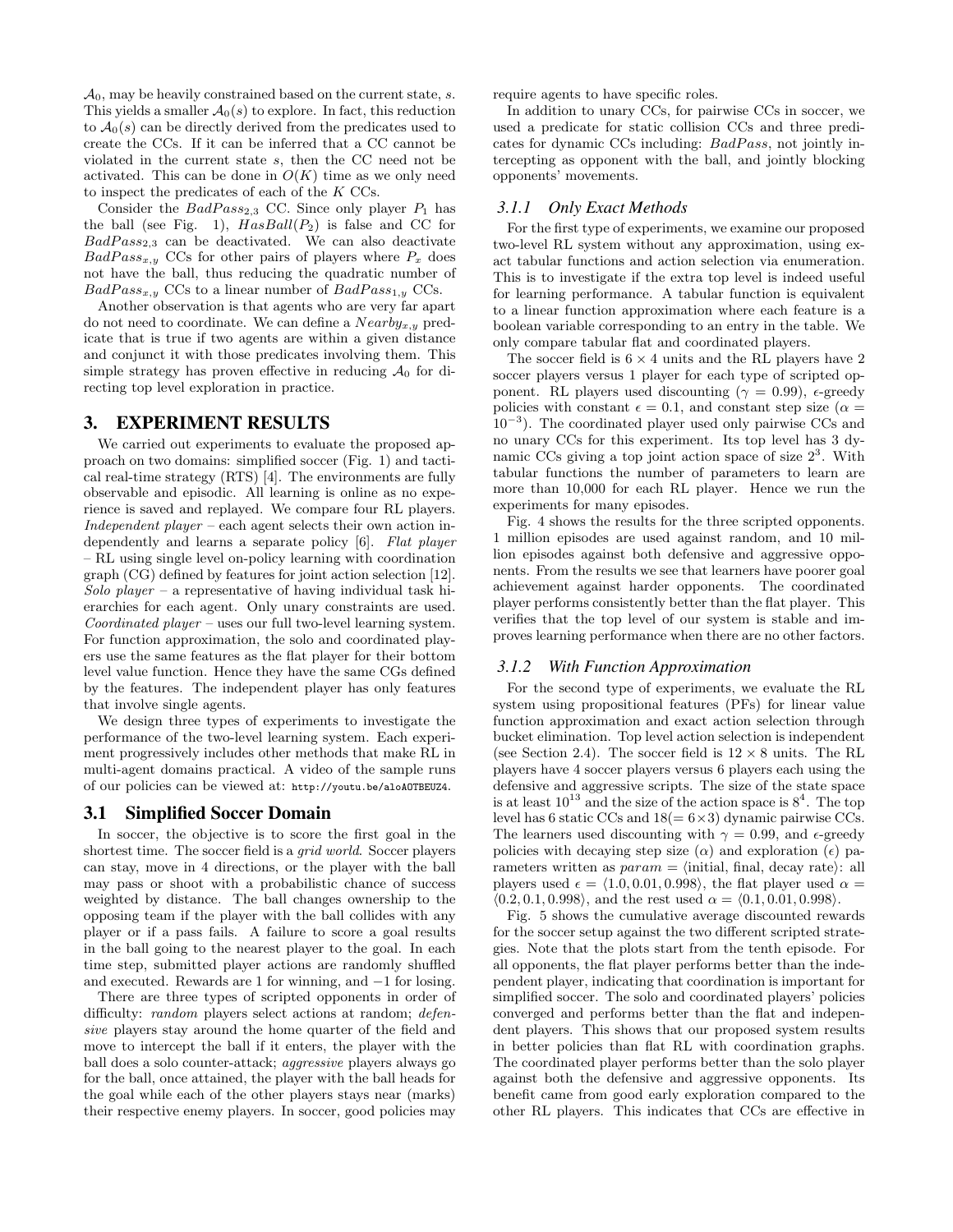



the online setting where it is generally harder to improve better policies due to the exploration-exploitation trade-off.

#### 3.2 Tactical RTS Domain

The goal in tactical RTS is to eliminate the enemy team of marines quickly in a  $240 \times 240$  *point based* map. Each marine occupies a point on the map with a fixed radius and a number of hit points. When its hit points reaches zero, it is destroyed. A marine's action domain consists of the 8 compass directions, an attack action for each possible enemy, and idle. The size of the action space is at least  $10^{10}$  while the huge state space consists of all the possible marines' positions and hit points.



episodes averaged over 10 runs each.

We pit the RL players against two scripted opponents: aggressive marines head for the nearest enemy and shoot enemies in range, unpredictable marines move in random directions and shoot enemies in range. The unpredictable opponent may be strong if its marines move in the same direction towards the enemy, or weak if they scatter. Opponents' marines are able to shoot and move at the same time giving them an advantage. RL players must quickly learn to shoot and exploit teamwork as marines die easily. This makes it difficult to explore winning episodes. Rewards are  $-0.1$  per time step and  $10<sup>3</sup>$  for opponent team elimination.

#### *3.2.1 Relational Features & Inexactness*

The final type of experiment integrates methods to deal with large multi-agent problems where the number of agents change over time. We incorporate the use of relational features (RFs) for generalization of learning and approximate primitive action selection using the Max-plus algorithm.

Four setups are used in our experiments: (a) 10 RL marines versus 10 aggressive marines, (b) 10 RL marines versus 13 unpredictable marines, (c) 10 RL marines versus 13 aggressive marines, (d) 10 RL marines versus 5 unpredictable super marines. The super marines in setup (d) have twice the firepower and hit points, hence coordination for the RL players is very crucial for success.

For each setup, the RL players use  $\gamma = 1$  with the same decaying parameters. Setup (a), (c), (d) used  $\epsilon = \langle 1, 0.01, \rangle$ 0.998),  $\alpha = \langle 0.01, 10^{-4}, 0.998 \rangle$ , while (b) used  $\epsilon = \langle 1, 0.1, \rangle$ 0.998),  $\alpha = \langle 0.01, 10^{-6}, 0.998 \rangle$ . Setup (b) was given more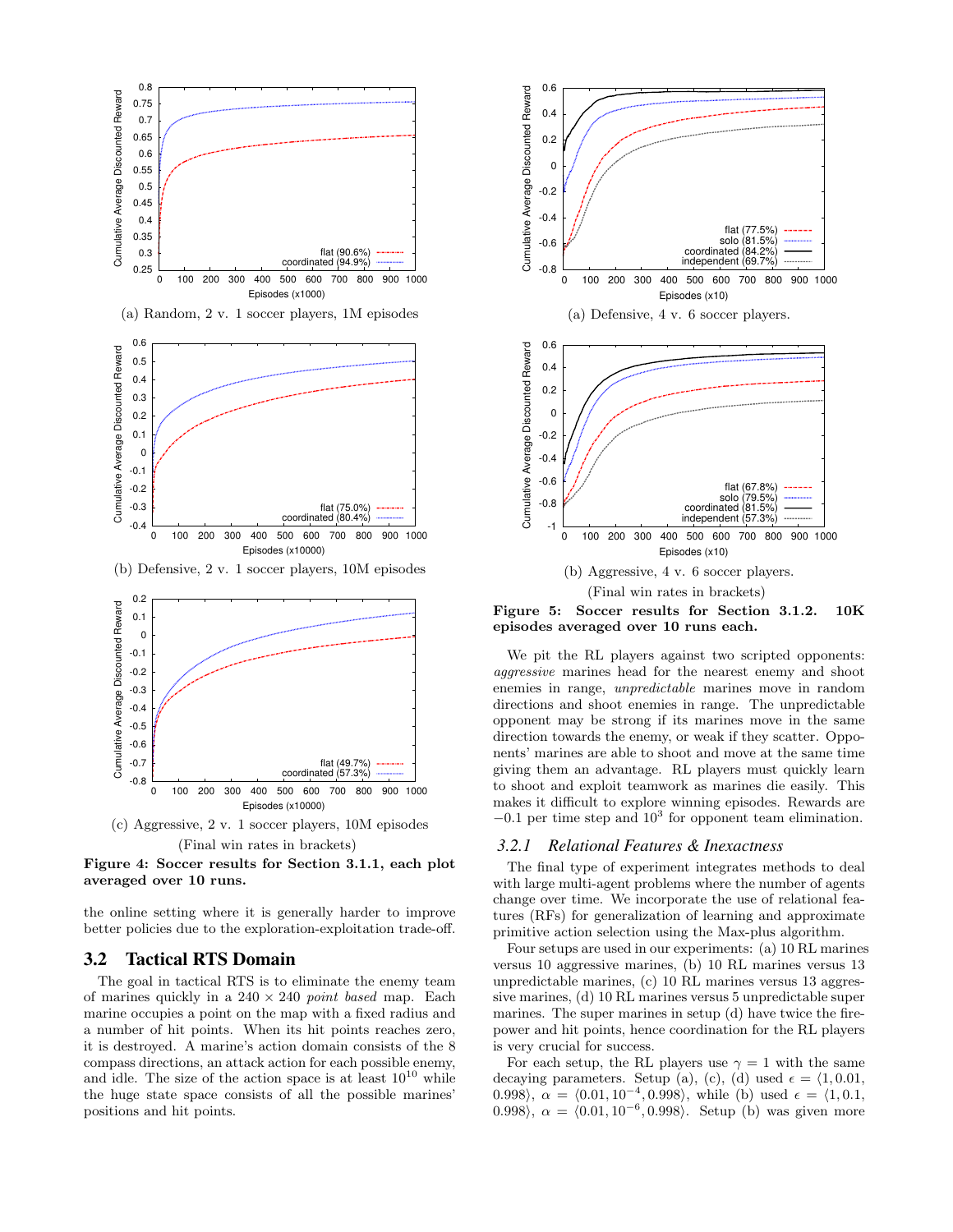

Figure 6: RTS results for Section 3.2.1. 10K episodes averaged over 10 runs each.

exploration due to the unpredictable nature of the opponent. Agents need to coordinate if they are within 30 points of each other, otherwise their pairwise features are set to zero. RFs are useful for RTS as the number of agents vary over time, except for the independent player that learns separate policies. We used 45 static collision CCs and 90 dynamic CCs from predicates for troop formation to maximize overlapping firepower, and to protect wounded teammates.

Fig. 6 shows the cumulative average reward for the RTS setups. We also included a new RL player, coord-static, which utilized only the static collision CCs in addition to the capabilities of the solo player. Total percentage wins are shown in brackets. We observe that all the RL players' policies converged over time. As seen in soccer, all two-level players: solo, coord-static, and coordinated; out-performed existing approaches of independent, and flat players. The coordinated player was able to learn quickly in all the four setups. The flat player experienced few winning episodes and ended up trying to lose as fast as possible to reduce the total negative reward obtained from each time step. The independent player managed to learn some strategy in Fig. 6a and wins more episodes than the flat player in the other setups. However, its reward is less than the flat player in those setups.

The results for the coord-static and solo players are mostly comparable. This is because the coord-static's marines tend to spread out more often and are destroyed easily when isolated. This occurs while  $\epsilon$  is high and it has yet to learn a good formation. After sufficient exploration, the coordstatic player is competitive with the solo player, although it learned a poorer policy in (d).

Conversely, the performance gains by the coordinated player with dynamic pairwise CCs are large compared to the others. Hence CCs are obviously crucial for tactical RTS. It is clear that most learning benefits came from the dynamic CCs. The coordinated player has more coordination than the solo player. This is also confirmed in our video which shows the coordinated player overcoming the enemy force simply by having better coordination among its marines. The results indicate that allowing the RL system to guide its exploration via dynamic CCs is effective for improving the learning rate in MDPs with large joint action spaces.

# 4. DISCUSSION & RELATED WORK

Previous works in task-based RL for multiple agents [15, 9, 16] require users to define tasks, terminating conditions, reward decomposition among tasks and agents, and new features for every level in the task hierarchy to represent them. They learn high level actions to constrain the exploration of the original MDP's actions based on single agent tasks. But it is not straightforward to incorporate coordination among agents to aid exploration. In contrast, the proposed twolevel RL system employs declarative CCs and allows existing predicates for features to be reused as CCs to guide itself. Our results show that the two-level learning system outperforms task-based RL with coordination graphs when